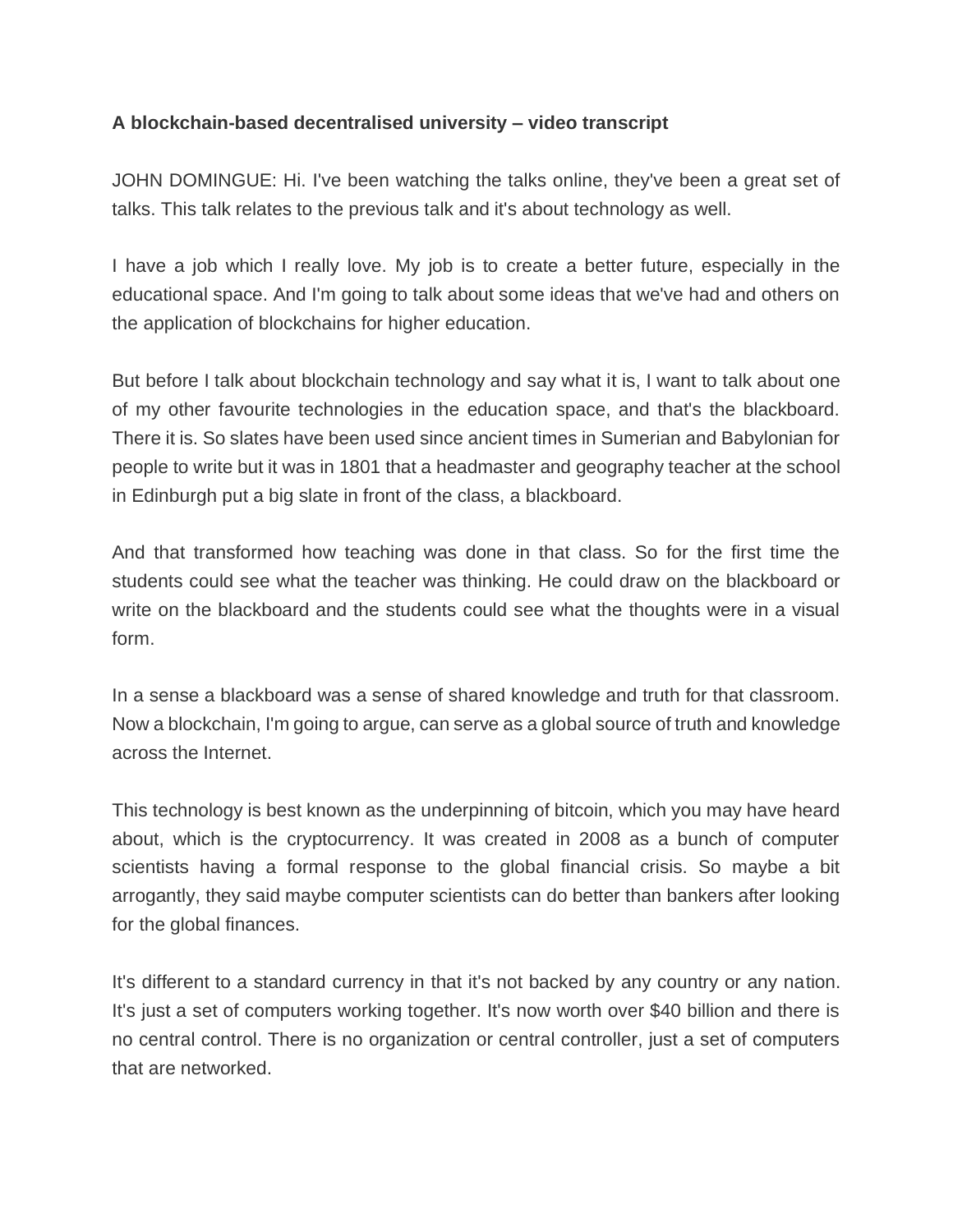Since 2008 lots of other cryptocurrencies have emerged. And next year Facebook are hoping to launch one of their own Libra. So there's a lot of excitement and actually some concerns about that. So at its core, this is just a ledger. It's a global ledger which everyone can see for a set of transactions.

And that's why banks are interested, because all the bank is at its very simplest is a ledger. So your bank balance depends on all of the transactions that you've had all of the payments and banks spend a lot of energy and reconciling their ledgers overnight. So this will save banks tens of billions of pounds, and that's why they like that technology.

There are various elements of a blockchain, which make it trust. This is the most technical part of the talk, there's not much technical. But this is the most technical part. So there are three things I'll talk about, really. One is for any computer file you can create a thumbprint which is unique to the file. So it's called a hash.

If anybody tampers with that file because of the thumbprint won't work anymore. And also it preserves privacy because you don't want to put your file on the blockchain because it's personal, you put the thumbprint on the file and then people can say things about that.

A blockchain is simply a set of blocks which are connected through this thumb printing mechanism. So anyone can tell if anything has been tampered with by bad people because the thumbprints won't work anymore. As well as putting data on the blockchain where you can put what are called smart contracts.

So these are small pieces of computer code which can represent in principle financial or legal contracts. Once it's on the blockchain, is there forever. Everything is digitally signed so who put it there. And if a smart contract is there, it will run forever with no bankers or no lawyers in the loop.

Now in contrast to the applications that you use on your smartphone or your tablet or laptop, it's what's called peer to peer. Which means you're not accessing some central database that you don't know who controls it, but everyone who's within the blockchain and anyone can join many blockchains. Everyone gets a complete copy of all of the data. So everybody can check what everybody is doing to make sure nothing bad is happening. OK, that's the end of the technical bit.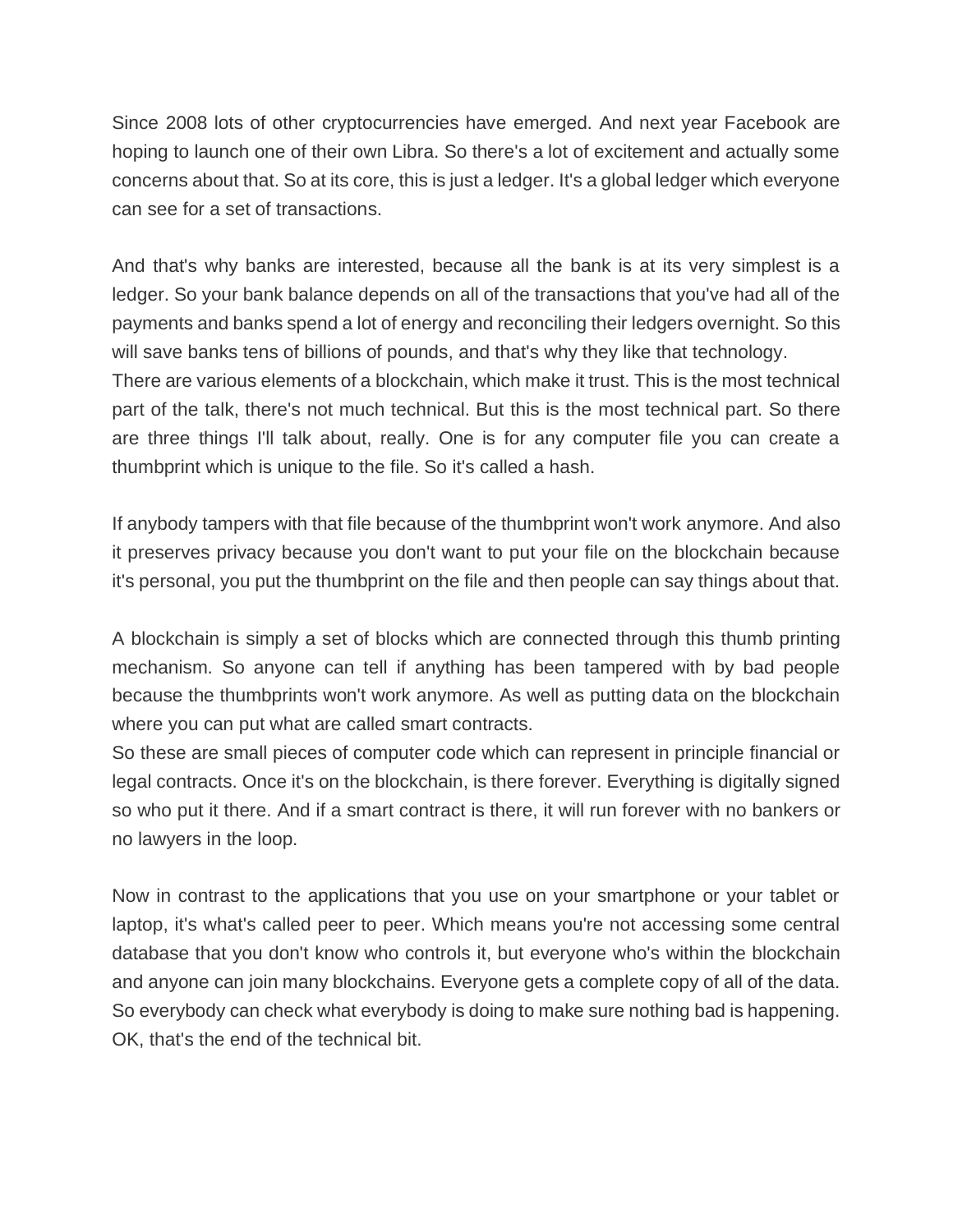I often give explanations of this technology. And people often ask me OK, I understand the bits but where is it, where is the blockchain? So who here in the audience has a smartphone on them? Yeah, quite a lot of people.

We could run a blockchain as a company on our smartphones. So whoever would agree we could say, OK, let me put a blockchain and you put. And in the company would be exactly what's running on our phones.

We could, for example, set up a competitor to Facebook. So that our own social media platform and we would decide the rules, nobody else. We may say we don't allow any pictures of cats. We don't like cats. We allow advertising but only from ethical advertisers. We could have rules on how to change the rules, rules on how people can join and leave. But it will be up to us.

If you want to think about where is the blockchain running, it's running in your pocket. Now what does any of this to do with education? So blockchains are very good at recording things, because signs and things are there forever. So in education we use it for certificates.

Imagine if I had a conversation with one of you at lunch today and I say I have lots of qualifications and you say, well I don't believe you. All I have to do today, I'd have to go outside, get in my car, drive home, go up my loft, go around the boxes, pull our certificate, and show it to you. And say, look, here's my PhD certificate from the Open University. It proves I have a PhD from Open University from '87 and I was very popular as a baby. So there are lots of names that I have.

It improves verification. So companies will pay 50 to 80 pounds to verify each individual person they're hiring for each certificate. So that can be a lot of money. And it reduces fraud. There are lots of famous fraud cases that I could talk about.

There was a dean at MIT who had to resign after 30 years because she lied about her qualifications. There was a chief executive at Yahoo who had to do the same. There was a leader of a very big country who closed down the database of where he studied, because reporters were looking there. So we can reduce that.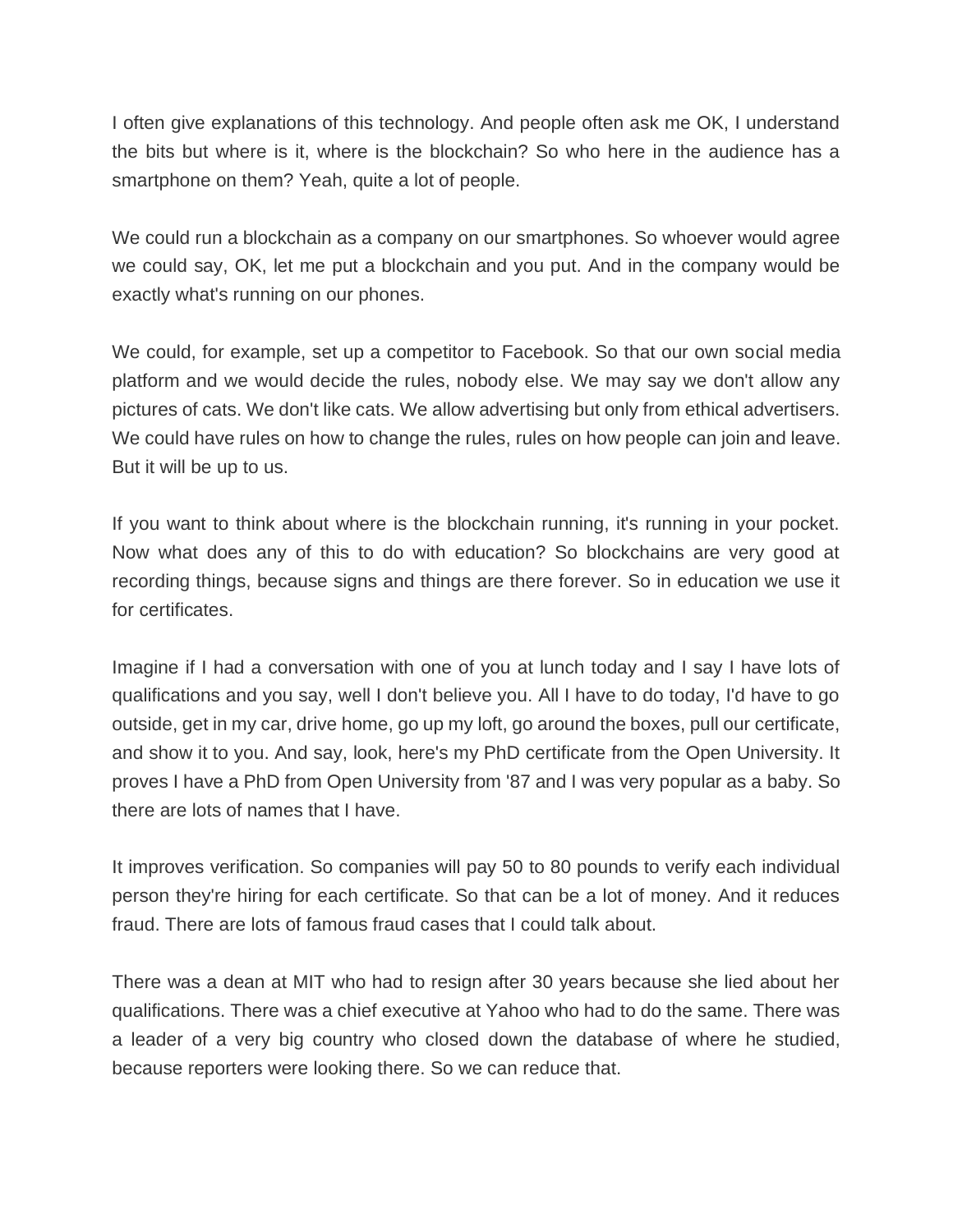There was an investigation from someone from the FBI that claims that half of the PhD certificates given out in the US are fake. So now another thing we can do is we can change what certificates are.

So here's a the certificate, we call it a badge. It's a physical certificate that we gave away at a summer school. So the students would carry these around and they would wear. I won't wear it because it'll interfere with the microphone.

And the students had to complete seven tasks it was in the AI course. And every time they completed a task, the tutor would wipe the badge and it would change color. So they would have a physical representation of what they've learned and it will be recorded forever on the blockchain.

Now, another thing that's important for us is identity. So I have all my names on there, but what's the digital identity that we're going to tie all the certificates to. Now there was a famous meme in '93 on the internet, nobody knows you're a dog. And it was about, well, what's your real identity on the Internet? how does your real identity tied to the internet identity?

Imagine that we want to support learning over life, over your lifetime. So you'll be learning at many places, at many universities, maybe you'll be learning online companies, maybe you'll be learning at work.

Well, I would predict that practically everyone in the audience has a digital identity. You have an email address. But probably that comes from your employer, or from your host university where you're studying, or from a large tech company. So somehow it's not really yours.

With blockchains we can create what are called self-sovereign identities. Basically equivalent to you writing on a piece of paper, my name is John Domingue and then people would sign that. So everything would be under your control. So as a previous speaker taking control of your data. This would be complete control of your online identity and control of all your digital credentials.

One of the things we can do more radically with this technology is create what I call decentralized autonomous universities. So using these smart contracts, people have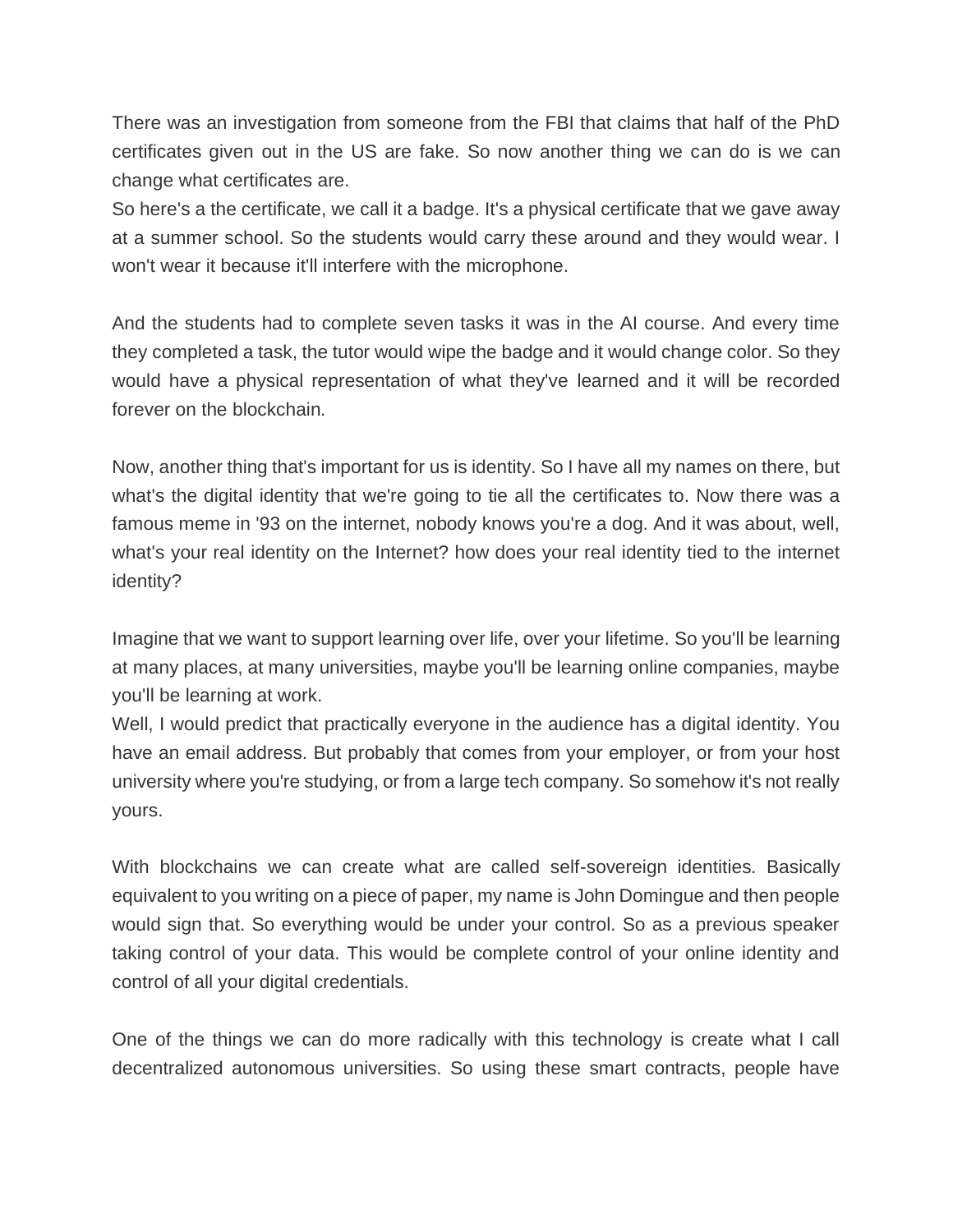already created what are called decentralized autonomous organizations or dowels. And some of these have been running with hundreds and millions of in between.

You can take a university. At its simplest there are students who are studying with online resources, studying courses, there are various experts who make materials, experts who teach. And we can replace all those with smart contracts to organize this. So you can decentralized and you can automate various bits. And I'll explain what I mean more in the following slides.

One thing that we've been looking at is assessment. If you study, normally somebody will assess you. But we ask why does the assessment always have to be at the same place as the place that you are studying. So some people complain that if I'm assessing a student then maybe they'll hide from me what they don't know. But as a teacher I want to know what they don't know.

Here is something that we did in the corporate education space. So when people learn at work, often they leave work for a few days, learn something and come back. The US spent nearly \$90 billion on this last year. But only 10% of a workplace training is ever applied in the workplace, studies have shown.

Here what we did is we have assessment happening in the workplace, I'll just start the movie. So in this movie, there are three workers and they each have a reputation bar. How good are their soft skills in communication and collaboration and problem solving.

And they get their own currency, their own currency for learning. And they can spend coins on each other if they think someone has displayed good organizational skills or good problem solving skills. And you see Kevin is giving some coins to James in this.

Then the assessment is happening in the workplace. And behind the scenes smart contracts automatically give out certificates when somebody's reputation buys over a certain level. So another thing that we're doing is we're creating a national and international blockchain for all accreditations that people acquire.

We're doing one for the UK and one project and we're collaborating with a lot of European partners to create one for the whole of Europe. So this will be a service for everyone,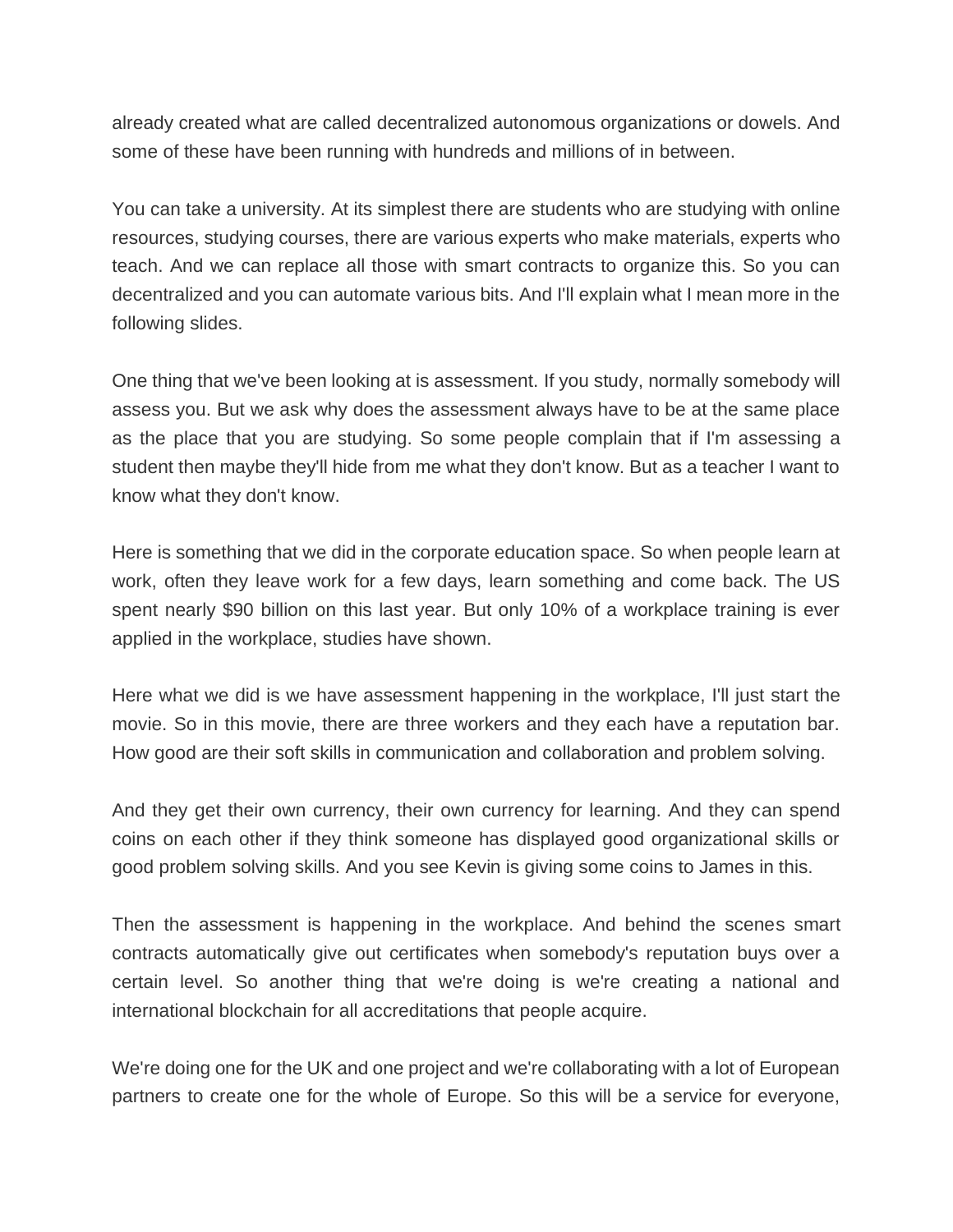where instead of having to drive in your car and drive home to your loft, you could just pull out your phone and say, look, here are my certificates. You could keep it private because it would only be the thumbprint and not the real certificates on the blockchain.

And also policymakers would know, how am I citizens in my region or my country internationally doing? Do they have the skills that we need? Do we have people who are qualified to be nurses? How do they match industrial demand?

Another thing we can do with this type of thing is support employability and employment. So we here what we've done is people are getting lots of certificates as they are learning in different places and we know the skills associated with those certificates.

Then we have an AI tool, which can read adverts of jobs which are online. So you read the jobs which are online and you match the skills in the jobs to the skills that the particular person is having. So this is a system where Michelle is looking for a job in the area, data science.

The system will find jobs for which she already has all the skills for and show them to her on a map, show them where they are. So that's the top part of the panel. In the bottom part of the panel, there are jobs for which she's nearly qualified for and there are some skills missing and in the system will find the courses which are online, which he can study to fill in the skills gap.

This is for us is the first step towards an AI automated career coach and course recommendation system. So again, it's beginning to automate and decentralize parts of universities. So our current challenge we're looking at is with this technology, we can really make higher education very, very agile. So we can teach anywhere.

And so we're looking at what I call Pop-up Education. So providing really high quality education to the most disadvantaged. And by a disadvantage, I mean training teachers for the over 260 million children globally who don't go to school, supplying education to the 70 million people who were displaced last year, supplying education to people in refugee camps.